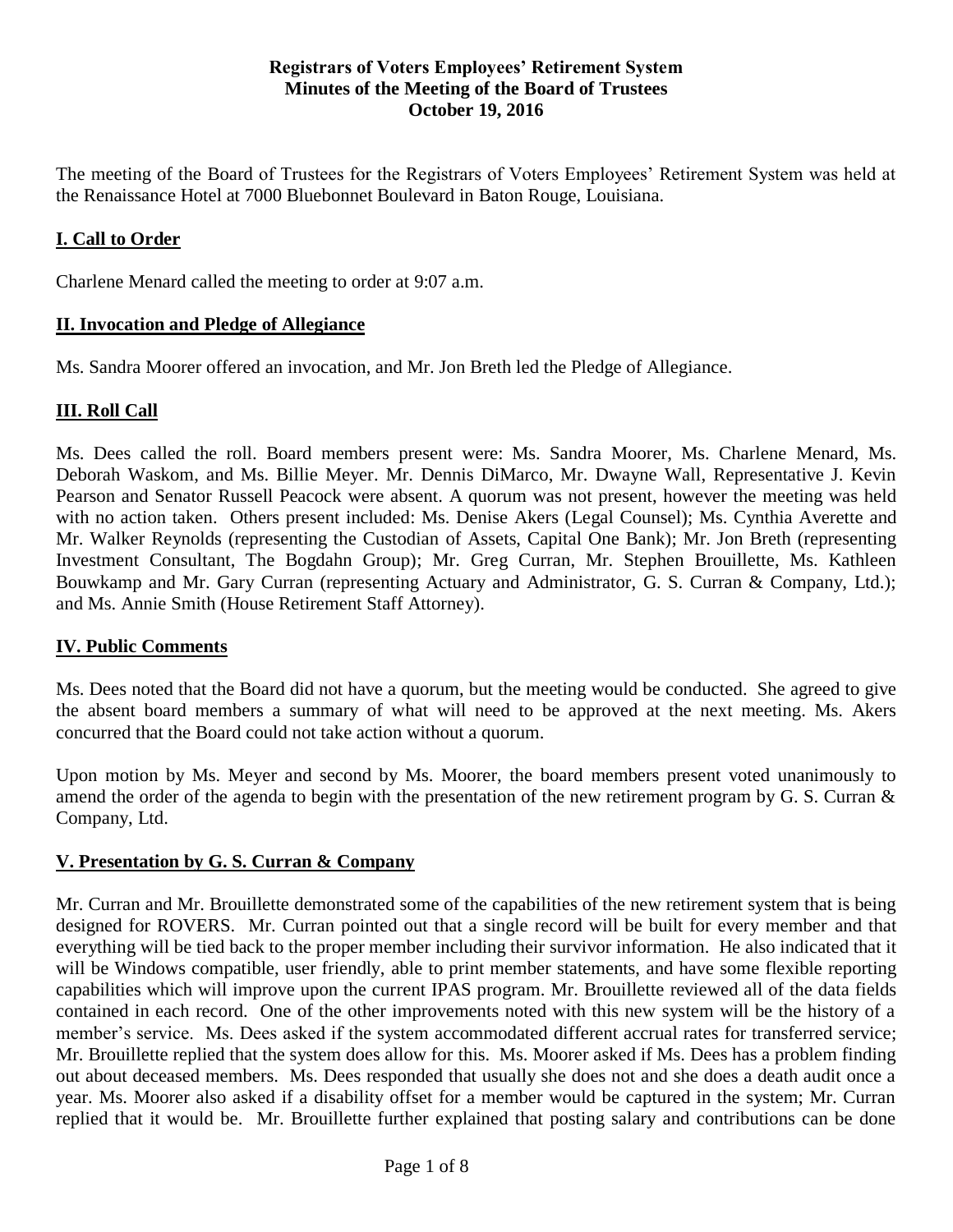individually or in a batch. Mr. Curran explained that beneficiary information could be stored separately to an option or tied to the active record. Ms. Moorer asked if a report could be run on one employee; Mr. Curran said the system does have that capability. Mr. Curran also noted that there is a memo field and the space is unlimited for this feature. Ms. Meyer asked if records could be scanned into the system. Mr. Curran replied that as of now it would not have that feature, but there is a document tab allowing for future development. Ms. Moorer asked if there were internal controls for inconsistencies built into the system such as problems with a member coming out of DROP and not resuming contributions. Mr. Curran responded that they are building an exception report that will flag any missing information or inconsistencies. Ms. Dees added that some inconsistencies will be hard to find, since each parish pays on a different schedule. Mr. Curran also said that the system will be able to write checks and keep ledgers. Mr. Brouillette has built the basic structure of the new retirement system, and now he is working on the processing behind it and will obtain feedback from Ms. Dees as to other features needed. Mr. Curran stated that G. S. Curran & Company does not have a completion date at this time, but it will not be completed by the end of December. He stated that they would keep the Board posted as to the progress.

Ms. Moorer asked if the system could track the supplemental savings. Mr. Curran replied that the system is not designed for managing that account, since it is just dwindling down. Ms. Dees added that she could give Ms. Moorer the spreadsheet she utilizes to track the account.

Mr. Curran informed the Board that Brian Shoup is no longer with G. S. Curran & Company, Ltd., and Ms. Bouwkamp will take his place on the account.

# **VI. Review of Minutes**

Ms. Moorer had a request to add as an attachment to the official July 21, 2016, minutes, the policy regarding calculating FAC Post-DROP into the Administrative Code under Title 58 that was submitted to the Louisiana Register from the System Attorney's Report at the last meeting. Ms. Menard added that we will add it as an attachment to the minutes for the next meeting for approval. Ms. Akers noted that it is posted on the ROVERS website. Mr. Curran said that G. S. Curran & Company will scan the attachment in as part of the July 21, 2016, minutes.

### **VII. Presentation by Capital One**

Ms. Averette directed the Board's attention to the Custodian Report. She reviewed with the Board the breakdown of the assets indicating that domestic equity is the largest category at 41% followed by fixed income at 29% of the total assets. Then, she noted that ROVERS has 44.8% in mutual funds followed by 44.2% in traditional money managers as of the quarter end. Ms. Averette then reviewed with the Board the change in dollars from last quarter end to this quarter end highlighting that the portfolio is up for the quarter by \$4,090,622.82 due mostly to market appreciation and some from the movements including some funds that were closed out. There are small residual amounts in some of the accounts such as Commonwealth and Orleans Capital Energy, and she will have Ms. Dees move that residual income out to the cash or mutual fund account. On page 4, she noted the total market value balance for the quarter ending September 30, 2016, is \$80,436,764.87. She then reviewed the mutual fund trading activity for the quarter highlighting the sale of about half of Dodge & Cox International Stock Fund with the proceeds being used to purchase Vontobel International Equity Fund. With no questions from the Board, Ms. Averette introduced Mr. Walker Reynolds as the permanent portfolio manager on the MSSF account.

Mr. Reynolds then presented the Members Supplemental Savings Plan Asset Management report for September 30, 2016. He noted that this quarter markets around the world have been positive. On the portfolio summary tab as of September 30, 2016, MSSF was invested 5.5% in cash, 57.5% in fixed income, and 37% in equity. Then,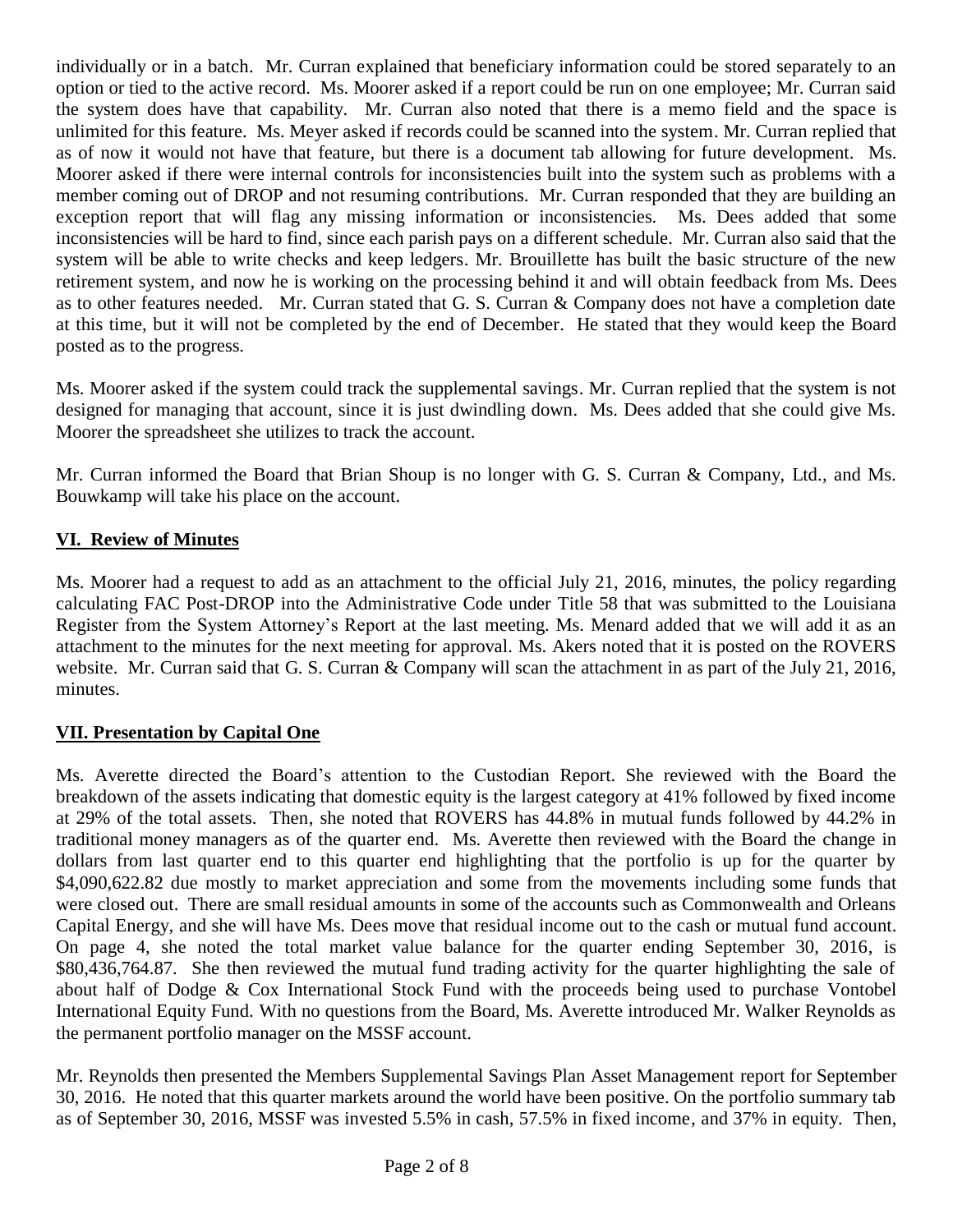he reviewed the performance history by asset class noting that month-to-date the account was flat, year-to-date at 4.69% and since inception at 4.74%. Next, he went over the manager performance history highlighting that in the quarter he traded out of some of the mutual funds and into some exchange traded funds invested in fixed income securities. He explained that the reason for this trade was that ETF's have cheaper expense ratios and allow for better control when they want the account to own corporate or government. Also, Mr. Reynolds explained that because he thinks interest rates are going to increase, the shorter duration allows the account to better position for taking advantage of the possible upcoming interest rate news.

Mr. Reynolds then reviewed the investment policy statement which was updated in August of 2014 to show that the account is in compliance with the IPS. He noted that the account is in range of the limits of the asset allocation guidelines. Furthermore, he then pointed out the asset class guidelines broken down by equity investments and fixed income and cash equivalents in the IPS. Mr. Reynolds showed on the performance history by asset class that the account is beating the CPI (Consumer Price Index) in almost all time periods. Then, Mr. Reynolds reviewed the asset current weight compared to the strategic target. On the fixed income side, a couple of changes were made in the quarter to reduce the weight in the Developed International Fixed Income and the Emerging Markets Fixed Income, due to the possibility of a U.S. interest rate hike this year. Ms. Moorer asked Mr. Reynolds about their plans for the next 12-24 months for investing in the European and international markets. Mr. Reynolds explained that they are cautious, because the market sold off at the end of the second quarter due to Brexit causing a rally in international markets this quarter. Furthermore, he explained that the monetary policies that are occurring in Europe have never been seen before with negative interest rates and the central banks forcing additional liquidity in the market. He stated that you do not want to be on the wrong side of the central banks as they have a lot of control in the markets today. Mr. Reynolds reviewed the transactions for the quarter. He also noted that he rebalanced the account moving out of some fixed income from some government and international fixed income funds and moved into more ETF's weighted towards government and the U.S. with shorter durations so as to not be as sensitive to an interest rate change.

Ms. Dees asked if the Board needed to vote to accept the IPS as it has been presented with no adjustments. Ms. Akers responded that the Board should review it each year as well as bring up any suggestions for changes they have. She added that it should be voted on at the next meeting. Ms. Dees added that at the next meeting the Board should approve the IPS for the MSSF that was presented with no changes and to accept the MSSF report as presented at this meeting. Mr. Reynolds did not suggest any changes to the IPS.

Ms. Moorer asked Mr. Reynolds about the allocation of equities and ETF's in the MSSF. He replied that the MSSF is weighted with about 37% in equities and shifted more toward ETF's than mutual funds.

# **VIII. Presentation by the Investment Consultant, The Bogdahn Group**

Mr. Breth announced that The Bogdahn Group will be rebranded in January 2017 with a new name. He will remain as the consultant for ROVERS, and ROVERS will not need a new set of contracts with The Bogdahn Group.

Next, Mr. Breth reviewed the Monthly Flash Report as of September 30, 2016. On page 2 of the report, he pointed out that it was a strong quarter across the board with a robust recovery in July and August after the Brexit volatility of the second quarter. He explained that the standouts for the quarter's performance were MSCI Emerging Markets and the Russell 2000 along with high yield bonds. Mr. Breth expects that postelection a quarter point interest rate hike is likely. He further explained that artificially holding down interest rates has a negative impact on individuals and those that are savers like retirees. Mr. Breth explained that the bigger change in the quarter was the reversal in the high yield sector such as consumer staples, telecom, utilities and real estate which gave up ground to financial services, technology, and consumer discretionary. He stated that the high yield sector tends to move like bonds and perform well as interest rates decline and not perform as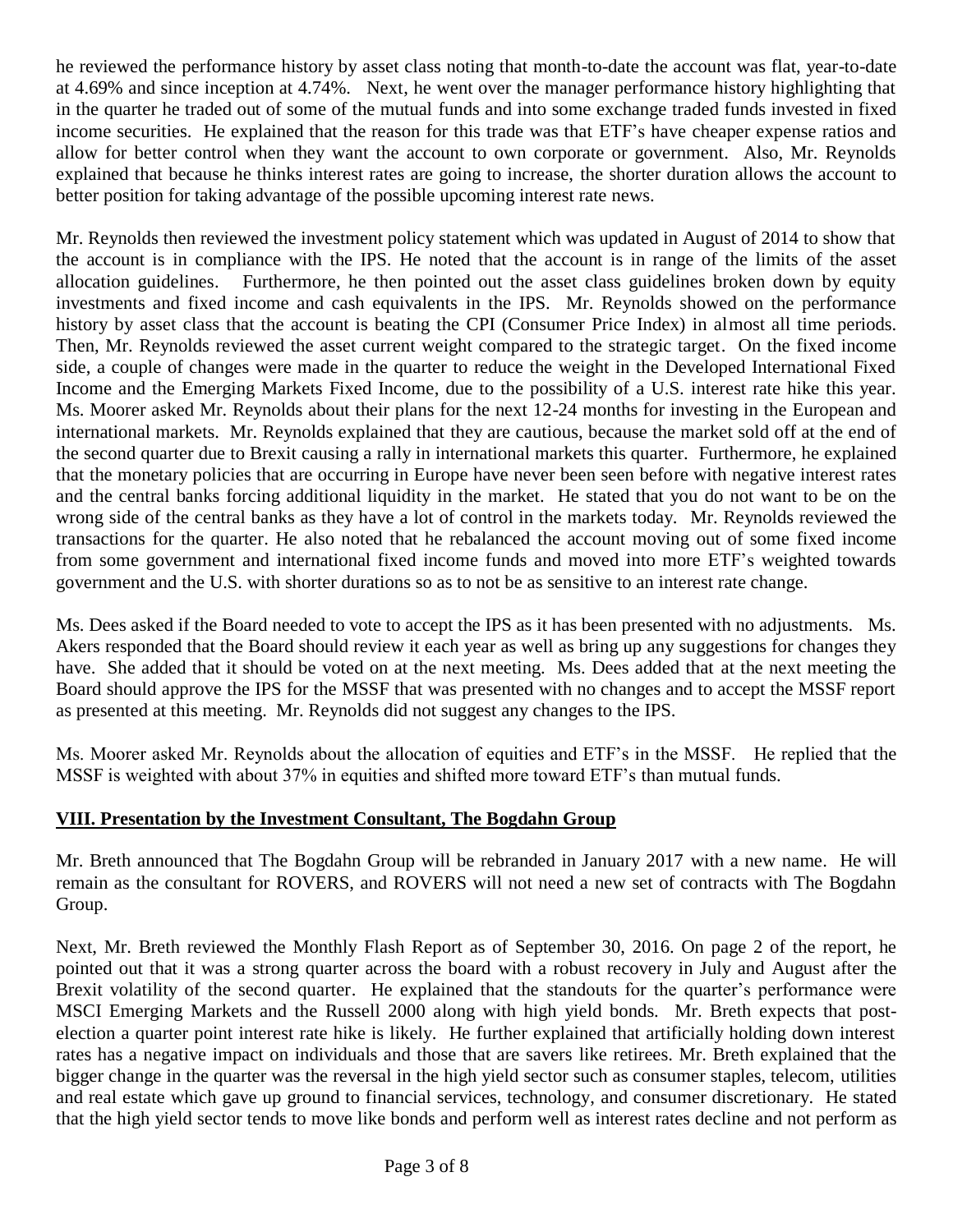well as the interest rates rise. On page 6, he illustrated the strong returns across the board with a boost to emerging markets. On page 8, Mr. Breth noted that there were flat returns for fixed income and that the performance on fixed income was higher as the risk increased. Furthermore, he stated that as investors have needed to boost income, they are looking to different investments with higher risk and coupon payments. He explained that there has been a lot of capital flow into the U.S. market from Europe and Japan, which is supporting the market for US corporate bonds. Next, Mr. Breth directed the Board to page 10 to discuss the performance of each asset pointing out that the quarter-to-date performance for the total fund composite was slightly above the fund policy at 3.43%, but year-to-date performance was 5.81% slightly under the policy return of 7.54%. He reviewed the domestic equity managers and pointed out that the largest allocation is in Vanguard Total Stock Market Index Fund which was a position that was increased this quarter.

Mr. Breth also pointed out that after due diligence in identifying that Advisory took too much risk in managing stocks and that their performance was too low; he feels it is in ROVERS best interest to replace Advisory. He would like to identify a couple of managers today for the Board to interview in December. Mr. Breth further stated that the portfolio has a target of 15% in international equities and currently is underweighted at only 12% international and 40% US equities. He added that given the current market he is comfortable with that allocation. He explained that in order to earn the 7% long term rate of return for ROVERS, the international markets provide a lot of the return. As there is more clarity from the Brexit transition, he noted that would be a time to look at rebalancing the portfolio.

Next, Mr. Breth compared the assets in the international equity assets pointing out that Dodge & Cox International was most impacted by the Brexit vote and the subsequent rally which created strong performance in the quarter. The position in Dodge & Cox was cut to capture the gains from the rally, and the proceeds were invested in a new position, Vontobel International. Vontobel is a more growth oriented fund with a conservative manager largely invested in consumer staples like tobacco stocks versus a value oriented fund. In the Total Fixed allocation, Mr. Breth noted that Orleans Capital outperformed for the quarter as did Pimco Diversified. He stated that Templeton Global Bond underperformed for the quarter and suggested keeping a watch on them. Ms. Moorer asked Mr. Breth that since Templeton Global is down, why not switch to an index which in comparison has much better year-to-date returns. Mr. Breth explained that Templeton serves as a complement to PIMCO and provides a hedge to the Orleans and PIMCO portfolio. He further explained that Templeton provides an offset if interest rates rise. He also stated that the index was artificially inflated with the stock market sell-off in the US markets, and the index is built with a lot of interest rate sensitivity. He suggested that as rates dramatically dropped this year, they benefited but that on a long term basis it is better to not index. He replied that it is a tough time to index anything internationally. He suggested re-evaluating it in the fourth quarter when possible interest rate changes may occur or even consolidate with the remaining holdings in the Total Fixed Income. Ms. Moorer asked that we readdress moving out of Templeton Global at the next meeting.

Mr. Breth reminded the Board that Equitas continues to be in liquidation and that ROVERS' interest in St. George Air Parc was sold. There are two remaining properties in the FWAR portfolio in Arizona. He said that Greenspring Crossover is in liquidation and on track to be fully liquidated in 2017. He also noted that American Core Realty was up 1.81% for the quarter and in line with the index and target. Mr. Breth continued his performance review comparing Westwood to Blackrock noting that there was a significant difference in the performance with Blackrock outperforming for the quarter.

He pointed out the balance in the money market fund account and asked Ms. Dees if the balance was available to invest. Ms. Dees replied that she has some members about to retire at the end of the year, so she would be better able to assess it in December. She also explained that given the catastrophic flood this quarter, she expects less ad valorem tax revenue coming in. Mr. Breth stated that it sounds like the system should leave the cash in the money market fund and the bank cash account and review the matter at the next meeting.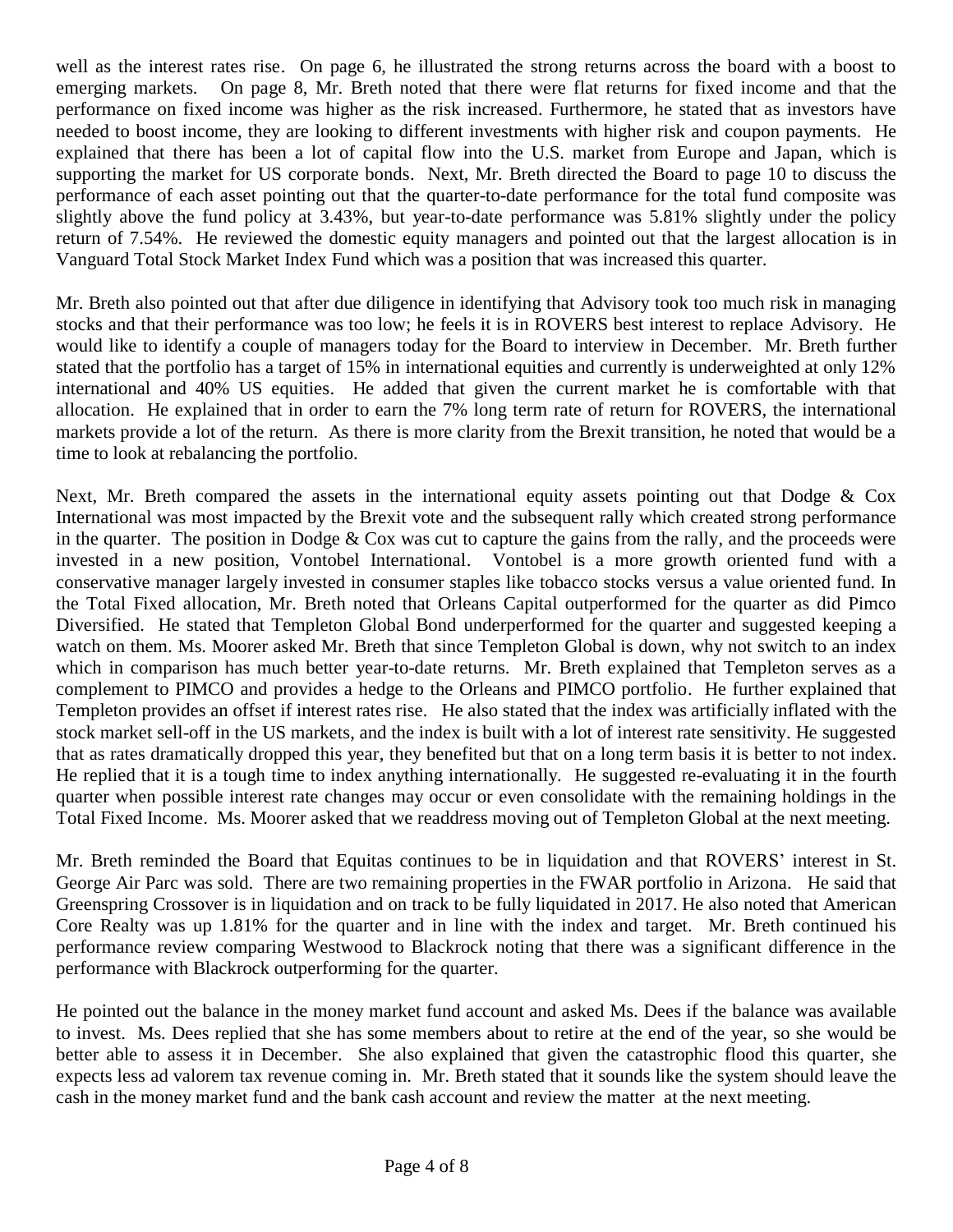Next, Mr. Breth moved on to the Investment Manager Review comparing the four investment options to replace Advisory Research: Anchor Capital Advisors, Eagle Capital Management, Gabelli Funds, and Legg Mason Brandywine Global Investment Management. He compared their management fees noting that Eagle has a tiered fee structure which would put ROVERS potential fees at about .85%. Gabelli would probably accommodate a separately managed account with a management fee of about .8%, and then Anchor would have the highest fee of 1%. Finally, Brandywine would have the lowest fee of .65%. Mr. Breth then compared the portfolio composition and their sectors along with the total firm assets on page 4 and 5. He noted that Anchor is a more concentrated portfolio with the smallest number of stocks, and Gabelli had the largest number of holdings.

Ms. Moorer asked Mr. Breth about the difference between separately managed accounts and an open-ended fund. Mr. Breth responded that separately managed accounts are open for trading at Capital One and Capital One is the custodian for the asset versus an institutional mutual fund. Mr. Breth pointed out that only Brandywine would require investing through the mutual fund vehicle, because it would not be cost effective to have a separately managed account with the amount of trade activity in that portfolio. He reviewed the market capitalization of each investment manager. Mr. Breth said that the goal for choosing an investment manager is to complement Westfield and outperform the Russell 3000/US Stock market. He reviewed the historical performance of each. He noted that Anchor had a less consistent performance over time. Mr. Breth said that he liked Eagle, because the manager had the longest track record. He also pointed out that Anchor is moving towards a manager retiring in the next few years. He further stated that Legg Mason manages more from a computer modeling and testing system with a research oriented strategy versus a traditional portfolio manager.

Ms. Moorer asked how much would be invested in the new fund. Mr. Breth replied it will be \$10,000,000. He suggested that the Board identify two managers to interview at the next meeting.

Page 10 illustrated that Brandywine has had the most consistent in returns over time. Mr. Breth further explained that Gabelli and Anchor are most like what ROVERS has today in Advisory and recommends the Board bring in Eagle and Brandywine for the December meeting. Mr. Breth compared the two stating that Eagle is a small employee owned firm and that Legg Mason has a large parent company with a dispassionate way of assessing stocks. Ms. Waskom asked whether the Board would be able to pick the two managers today to bring in for the next meeting by having the four members present agree and ask for additional votes from two other board members that are not present and just ratify it at the next meeting. Ms. Akers reminded the Board that they could not accept votes from a member not present at the meeting such as over the phone. Ms. Dees pointed out that they could simply request Mr. Breth have them at the December meeting.

Ms. Moorer suggested that they employ Legg Mason because of their computer model approach along with the lower expense ratio and suggested that they not interview anyone else. Ms. Dees suggested that they go through the interview process, because all board members were not present. Ms. Akers suggested that they bring in both managers, so all of the Board members could vote. Mr. Breth said he would compile a more precise comparison of just Eagle and Brandywine for the December meeting. Ms. Moorer requested that the comparison be sent to the Board prior to the meeting.

Mr. Breth noted that at the last meeting the investment policy statement was approved, but he did not get them signed. Ms. Dees said she would sign and forward to Mr. DiMarco for him to sign and return to Mr. Breth.

With no further business, the Board agreed to take a 5 minute break, and then move onto the next agenda item.

Ms. Menard stated that the Board could agree to go into Executive Session to go over the Commonwealth litigation. Ms. Moorer suggested postponing until the next meeting, and Ms. Akers concurred.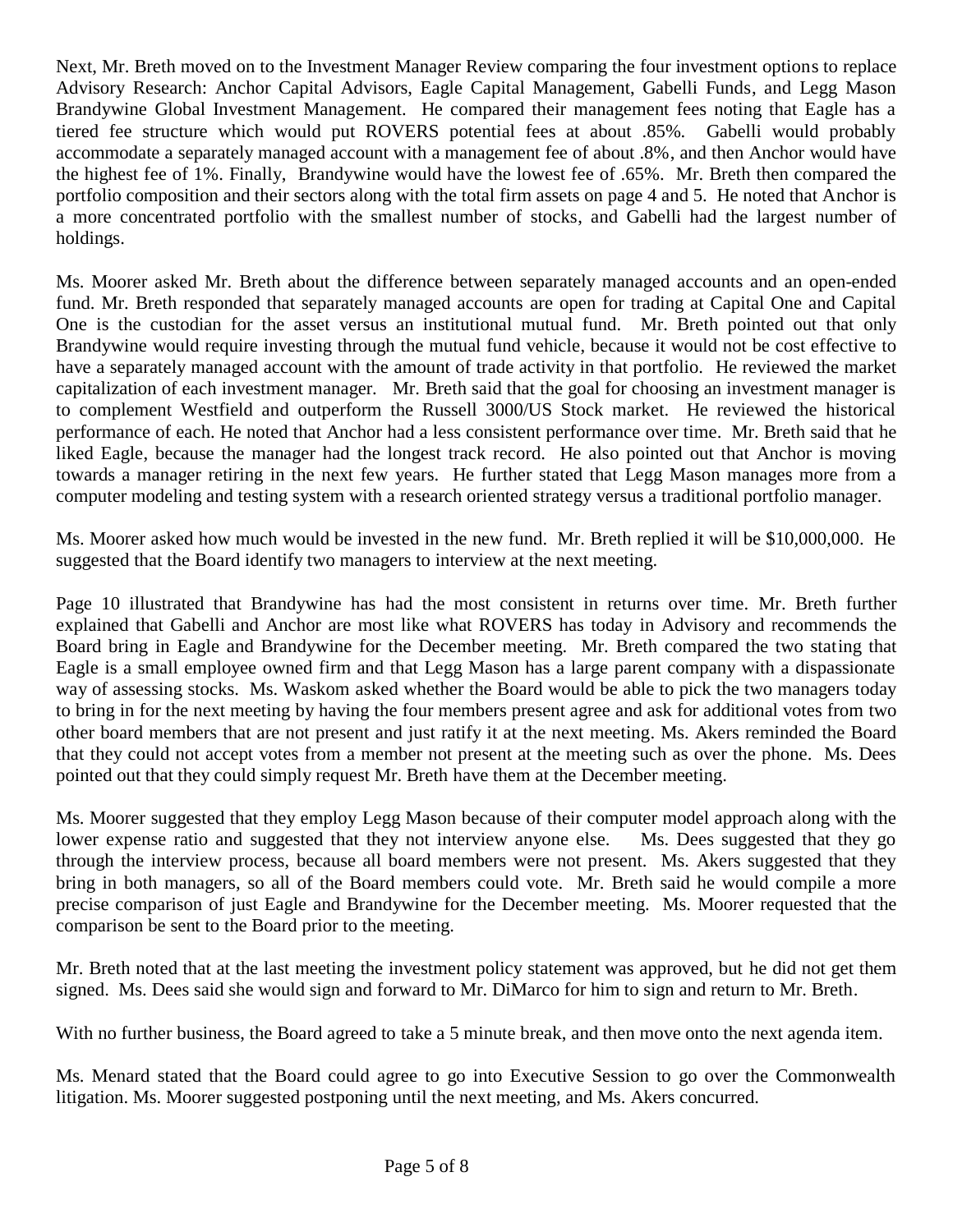Ms. Waskom suggested that there be a board policy that as soon as a board member knows they cannot attend a meeting that the Director is informed. Ms. Dees stated the reason she didn't call the meeting off was, because she only found out yesterday about Mr. DiMarco. She explained that he was planning to attend but had some health issues. Ms. Dees suggested that another board position be added which would mean they would have an odd number. Ms. Moorer concurred that they need a seventh member on the Board. Ms. Dees will add it to the agenda for the next meeting to add possible legislation to add a seventh member to the Board. Ms. Akers agreed that it requires legislation to enact.

## **IX. Report from the System's Attorney**

Ms. Akers explained that she wanted to raise board governance issues because of some recent issues that occurred. She discussed the difference in the appropriate role of board members, who set general board policy, and the system director who handles the day-to-day issues. She suggested that board members refer any calls from members to the system's Director. Ms. Akers stated that the Board should feel comfortable that the Director handles the day-to-day issues that she was hired to do. She stated that the system would run more smoothly if board members dealt directly with the Director related to any member issues or unique situations.

Ms. Moorer pointed out that ROVERS has grown a lot and that she felt that the system did not have sufficient policies, procedures, or internal controls in place. Ms. Akers responded that the boards she works with have policies to address situations that have come up or a handbook which includes a summary of the plan. Ms. Moorer reiterated that ROVERS was lacking internal controls and stated that she feels the Board has been blocked out of certain issues in the past. She further explained that when a member feels like an issue is not resolved by the Director, they will then call board members.

Ms. Akers explained that Ms. Dees was not informed first when a member called Ms. Moorer on the recent banking issue. The Board discussed the late October benefit payment and the way that the situation unfolded. After a discussion among the board members, Ms. Dees asked that she be made aware of calls from members related to benefits because she has the ability to track them. Ms. Dees explained that the entire batch for October went out on the same day. Ms. Waskom stated her concerns regarding late payments and asked that the Director email the entire Board in such cases. Ms. Dees explained her process for making monthly benefit payments and discussed a problem with a change she made to the batch. She said that she noticed it on Monday (October  $3<sup>rd</sup>$ ) and went to The Bank and met with them for a couple of hours to untangle the error; she reiterated that all checks were released Tuesday (October  $4<sup>th</sup>$ ). Ms. Akers suggested that Ms. Moorer give Ms. Dees the member's name who did not receive their check until October  $7<sup>th</sup>$ , so Ms. Dees could check on it.

Ms. Dees reminded the Board that ROVERS pays the retirees their benefits in advance at the beginning of the month. She reiterated that she does want to have benefits paid on time. Ms. Dees stated that she would like Board approval to look into other banks. Ms. Waskom suggested Ms. Dees obtain recommendations from other retirement systems. Ms. Akers added that Ms. Dees should gather some banking options and bring them to the next meeting. Ms. Akers pointed out that ROVERS has just a part-time director and assistant and all other systems have a full time Director and staff. Ms. Moorer added that ROVERS is at a point that a Registrar does not have time to run the retirement system and their Registrar's office. Ms. Dees said she will work on having a management firm take over when she retires; Ms. Moorer agreed that they need to start moving towards that.

Ms. Meyer expressed her concern that an email was sent to the Board from Ms. Moorer regarding the late benefit payments without the Director first being contacted. Ms. Moorer responded that the Board needs to be made aware of such issues. The Board discussed the situation, and Ms. Waskom suggested that Ms. Dees proactively communicate system-wide problems to the Board. Ms. Dees stated that she did not know that there was a problem initially. Once she did, she immediately met with The Bank to find out why the status of the batch was still pending and to correct it.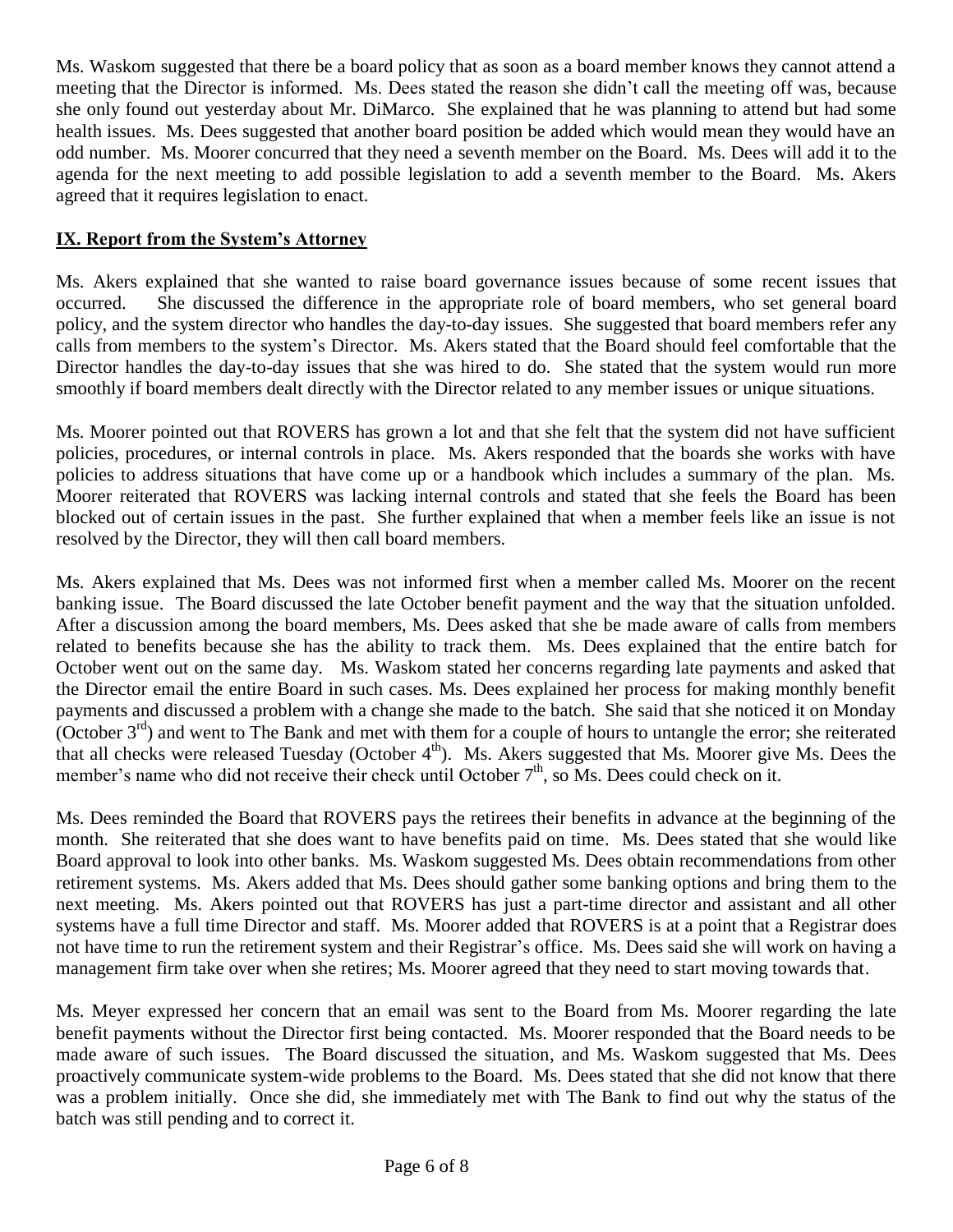Next, Ms. Akers let the Board know that the credit card usage policy was unchanged from the last one they were given except for adding that the maximum limit of the credit card is \$10,000.00. She added that the Board could vote on it at the next meeting. Since no board members had any comments, they moved onto the next agenda item.

Ms. Akers then discussed the status of the Louisiana Register approval of the calculation of the Post DROP FAC. She stated that ROVERS completed the 60 day period, that it was posted on the ROVERS website and that no one sent an objection. She informed the Board that the next step was to notify the legislators and post the final version of the rule on the website giving notice that in 30 days they will publish it. Ms. Akers noted that they will be able to send the final rule to the LA Register on November 9th to be published. Ms. Akers noted that there was one typographical error on the final rule, and she was allowed to just highlight and correct "financial" to "final".

## **V. Presentation by G. S. Curran & Company (continued..)**

Next, Ms. Bouwkamp presented the ROVERS financial statements for the quarter ending September 30, 2016. She reviewed the Budget vs. Actual highlighting that overall ROVERS is on track for the quarter at an actual of 23.7% of the annual budget. Ms. Bouwkamp pointed out that the deposit of half of the customized software fee of \$48,000 will be billed soon. Next, she reviewed the Balance Sheet pointing out the asset moves that affected the market values of the assets such as the liquidation of Orleans Energy, sale of half of Dodge & Cox, the purchase of Vontabel and the writing down of Commonwealth. Ms. Akers added that that the balance of Commonwealth does not represent the part in litigation but the CA Recovery Fund. After no questions from the Board, the Board moved onto the Director's Report.

## **X. Director's Report**

Ms. Dees asked Ms. Akers how to proceed with the LA Compliance Questionnaire that has to be approved at a board meeting. Ms. Dees explained that usually she has each board member sign that they are in compliance. Ms. Akers said she is not familiar with that document, but she agreed that Ms. Dees could sign the questionnaire and send into the auditor and follow up with the board members.

Ms. Moorer asked if Ms. Dees purchased Errors & Omissions insurance yet. Ms. Dees replied that she has not, because she needed to present the estimates to the Board. Ms. Dees reviewed two different estimates. The first estimate was from Burns & Wilcox and the other was an estimate from DAL insurance. The estimate from DAL insurance was based on what MERS is charged and included policy coverage on board members and the directors and officers and fiduciary responsibility coverage. Ms. Moorer requested that Ms. Dees email the Board the estimates.

Ms. Dees then announced that Ms. Moorer was the only qualifying applicant for the open seat on the Board and was re-elected to the Board for four more years; no election was needed.

Ms. Dees then explained that she had a retiree that passed away, Roy Allison, with outstanding checks that have not been deposited. She said that the family does not want to open a succession. Ms. Dees received a request to direct deposit his benefit in his granddaughter's account, however, Mr. Allison was a surviving spouse of a member. Ms. Akers recommended that an affidavit for a small succession be completed in order to determine where the outstanding benefit payments should go. Ms. Moorer suggested waiting until the December meeting because it is a relative of Mr. Wall. Ms. Akers reiterated that it is really a legal issue and does need to be brought to the Board. Ms. Akers will provide Ms. Dees with the form.